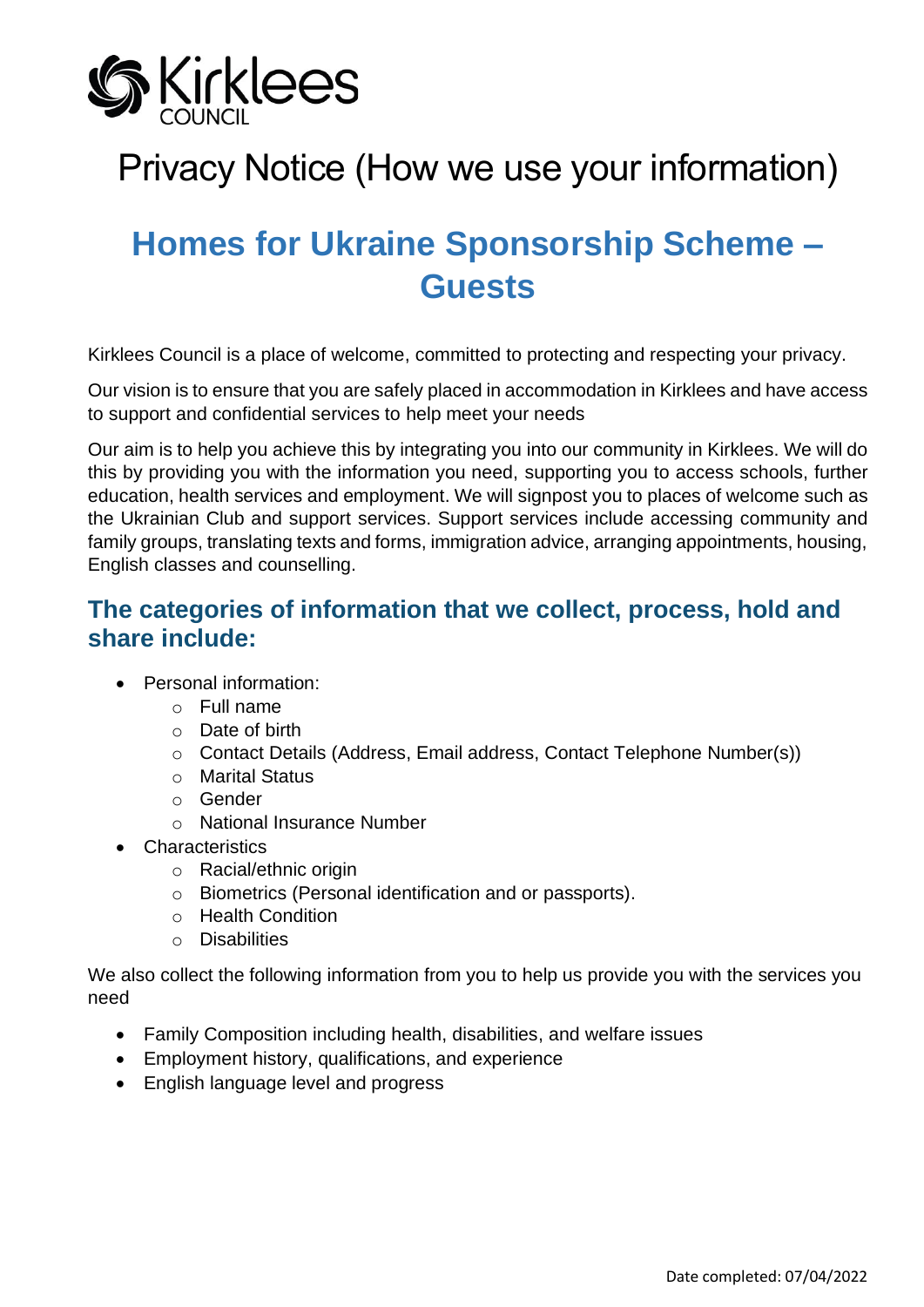

## **Why we collect and hold this information**

We use your information to:

- Help support your access to safe housing and to benefits and financial management advice.
- Access education, training, employment support, health services and where to get legal advice.
- Signpost and help you with finding suitable social activities and building connections in the community.
- Ensure that we are providing you with the most effective services

### **The lawful basis on which we use this information**

Under Article 6 of the UK General Data Protection Regulation (UK GDPR), the lawful bases we rely on for processing this information are:

#### **6(1)(e) We need it to perform a public task.**

In order to do this work, we also need to collect some special category data. This is personal data that needs more protection because it is sensitive. Under Article 9 of the UK General Data Protection Regulation (UK GDPR), the lawful bases we rely on for processing special category information are:

#### **9(2)(b) Employment, social security and social protection (if authorised by law)**

#### **9(2)(g) Reasons of substantial public interest (with a basis in law)**

#### **9(2)(h) Health or social care (with a basis in law)**

These legal bases are underpinned by acts of legislation that dictate what actions can and should be taken by local authorities. This includes, but may not be limited to:

- [Immigration and Asylum Act 1999](https://www.legislation.gov.uk/ukpga/1999/33/contents)
- [Welfare Reform and Work Act 2016](https://www.legislation.gov.uk/ukpga/2016/7/contents)
- [Children and Families Act 2014](https://www.legislation.gov.uk/ukpga/2014/6/contents/enacted)
- [Children and Social Work Act 2017](https://www.legislation.gov.uk/ukpga/2017/16/contents/enacted)
- [Children Act 1989](https://www.legislation.gov.uk/ukpga/1989/41/contents)
- [Safeguarding Vulnerable Groups Act](https://www.legislation.gov.uk/ukpga/2006/47/contents)
- [Health and Social Care Act 2012](https://www.legislation.gov.uk/ukpga/2012/7/contents)

### **How we store your personal information**

Your information is held securely on council systems, and we limit access to your personal information to those who have a genuine business need to know it.

We will keep your information for no longer than two years after the support has ended and will dispose of your information by manual deletion. We will also dispose of your information if instructed to do so by the Department for Levelling Up, Housing and Communities (DLUHC) or the Home Office.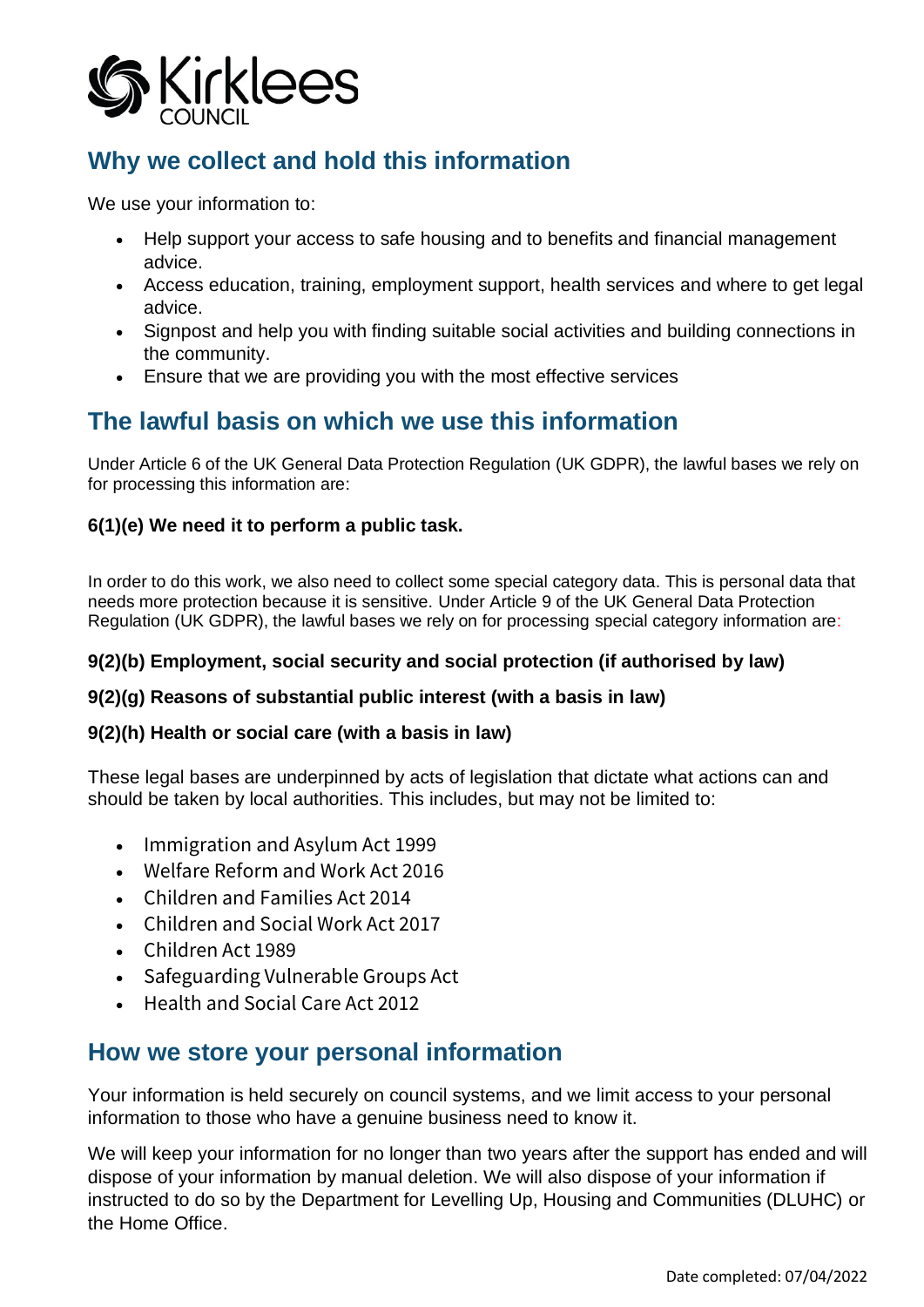

## **Who we may share your information with**

We may sometimes share the information we have collected about you where it is necessary, lawful and fair to do so. In each case we will only share the minimum amount of information, only when required, for the following reasons:

- To safeguard vulnerable adults, children and young people;
- To carry out safety checks and suitability assessments;
- Welfare support including the provision of initial essentials to the guest
- To manage local authority performance;
- To administer and allocate funding;
- To identify and encourage good practice.

We may share this information with:

- Other services within Kirklees Council.
- The Home Office;
- The Department for Levelling Up, Housing and Communities.
- Other Central Government agencies;
- Other local authorities, including District Councils (should there be a need for rematching / moving sponsors);
- Other partners such as health and police
- Charities and other voluntary organisations who may be able to provide services to you.

We do not share personal information about you with anyone else without consent unless the law and our policies allow us to do so.

## **Your data protection rights**

Under data protection law, you have a number of rights, including the right to have your records rectified and the right to ask for access to all the information the Council holds about you. These rights are listed in more detail on [Kirklees Council's data protection rights page.](https://www.kirklees.gov.uk/beta/information-and-data/general-data-protection-regulation.aspx)

You are not required to pay any charge for exercising your rights. If you make a request, we have one month to respond to you.

Please contact us at **Data.protection@kirklees.gov.uk** if you wish to make a request.

## **Further information**

If you would like further information about how we manage your data, please see the [Kirklees](https://www.kirklees.gov.uk/beta/information-and-data/how-we-use-your-data.aspx)  [Council privacy notice.](https://www.kirklees.gov.uk/beta/information-and-data/how-we-use-your-data.aspx)

If you would like further information about this privacy notice including a version in a different language, larger print or an easy-read format please contact: [Ukrainian.response@kirklees.gov.uk](mailto:Ukrainian.response@kirklees.gov.uk)

If you have any worries or questions about how your personal data is handled, please contact the Data Protection Officer at [DPO@kirklees.gov.uk](mailto:DPO@kirklees.gov.uk) or by ringing 01484 221000.